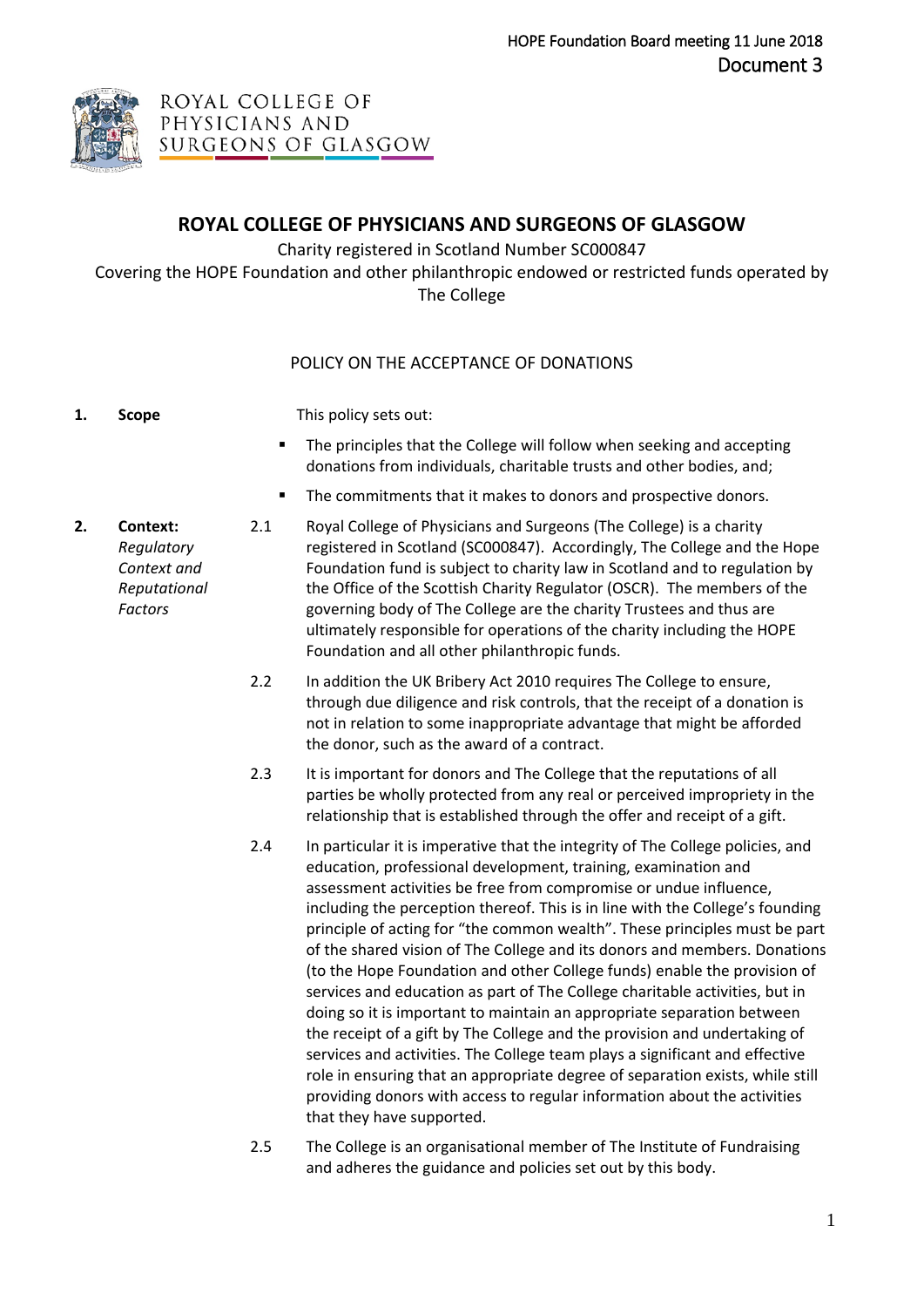**3. General Principles** *The following principles and procedures apply to all kinds of sizes of*  3.1 The HOPE Foundation Manager, HOPE Foundation Board members and Deputy CEO, will co-ordinate The College's efforts to seek philanthropic support including that from individuals, community groups, trusts, foundations, corporate and associates in the UK and worldwide. It will also be this team that will routinely receive gifts on behalf of The College, record them and arrange for their appropriate allocation with the support of the Finance Team.

*gifts.*

- 3.2 Donations received by staff and volunteers will follow the guidance on handling gifts as detailed in relevant HR Policies. Anyone receiving financial donations to The College must contact the HOPE Foundation Manager or appropriate senior manager to inform them of the gift and ensure timely processing of the donation. This is particularly important in order that The College prevent any directness of influence (real or perceived) upon projects and policies and to ensure that every donation is acknowledged where possible.
- 3.3 The College shall take all reasonable measures to ensure it is aware of the source of funding for donations and will undertake due diligence to ensure that gifts are for purposes consistent with The College's mission and that no legal and reputational issues are raised by their acceptance.
- 3.4 Members of The College staff must disclose immediately, either directly or via a line manager, to the Deputy CEO or HOPE Foundation Manager any actual or apparent conflict of interest that a gift may pose.
- 3.5 The College recognises that perceptions of what is acceptable and factors affecting reputations may change over time. In its acceptance of gifts, The College will act in good faith according to the standards prevailing at the time of receipt.
- 3.6 The HOPE Foundation Manager and Deputy CEO, will support the Finance Team to maintain appropriate records to enable tax to be reclaimed under the UK Gift Aid Scheme. This will be an auditable record for every gift and donor (individual, trust and corporate), held in an electronic database. Regular audits will be carried out and information may be required by bodies such as HMRC in respect of Gift Aid claims.
- 3.7 A donor's right to remain anonymous in terms of external donor recognition will be respected, but full details will be recorded in The College's donor database. If a gift is offered anonymously, so that the donor is unknown to anyone within The College, the HOPE Foundation Manager will be charged with seeking such information from the donor's representatives so as to ensure that it would be appropriate for The College to accept the funds. This will involve consideration of the principles outlined in sections 2.1, 3.2, 3.3 of this document and any other possible influence that might be exercised by or any potential benefit that might be derived by a donor who seeks to remain anonymous. Where gifts arrive with no paperwork and it is impossible to return the gifts, the funds will normally be retained and credited to the HOPE Foundation fund.
- 3.8 Where conditions are attached to the offer of the gift other than designated use for a specific project or fund for which fundraising is taking place, the HOPE Foundation Manager and Deputy CEO will discuss with the donor any issues of concern in relation to those conditions so that an agreement can be reached by all parties prior to The College's acceptance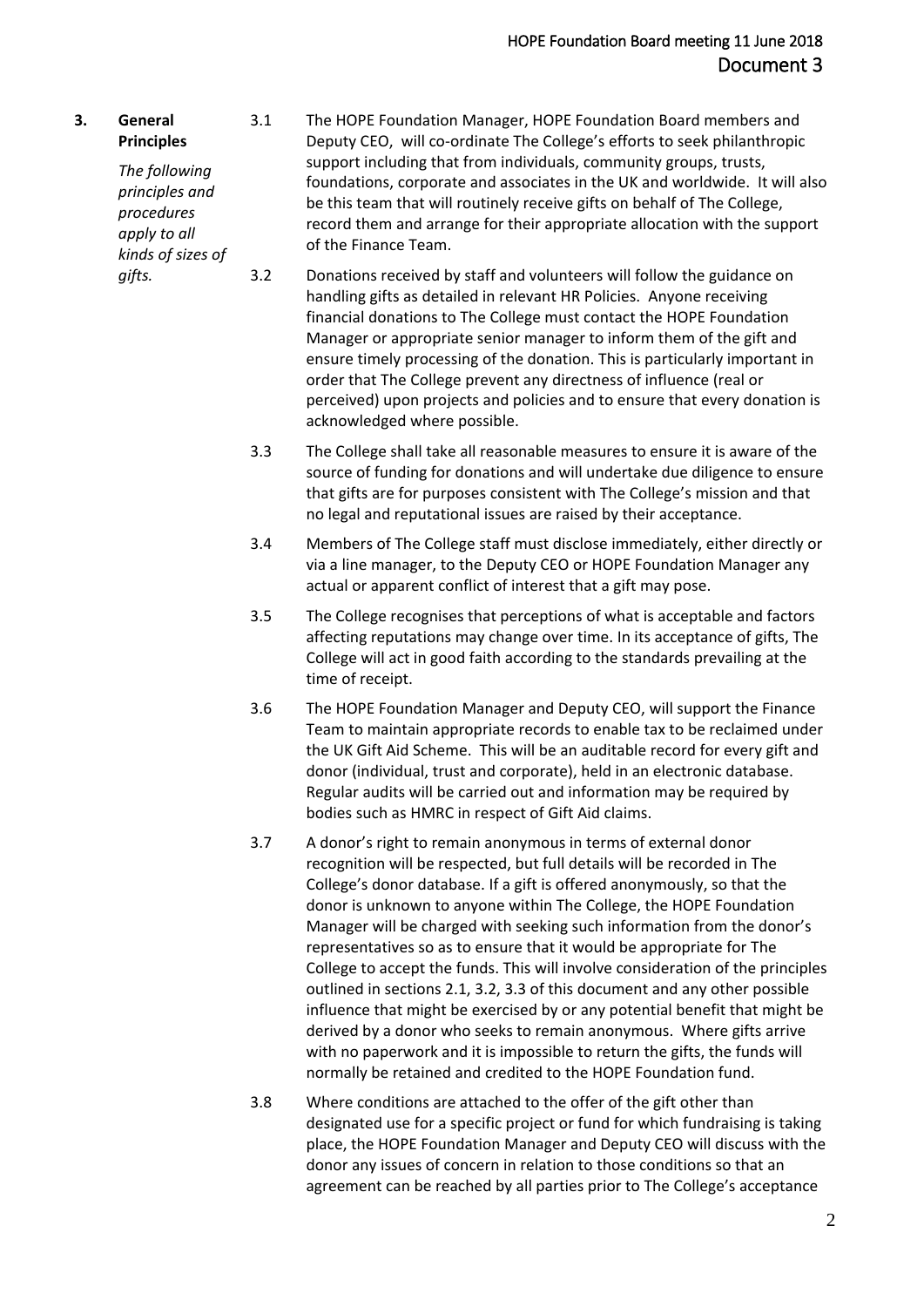of the gift. The College will not normally accept a gift prior to ensuring that any imposed conditions are appropriate and can be satisfactorily met by The College.

- 3.9 The HOPE Foundation Manager, Deputy CEO and Finance Team will work together to reconcile funds received and to transfer to the relevant project through the documented grant making process.
- 3.10 Donors may expect to receive appropriate acknowledgement of their gifts and to be assured that their gifts will be used for the purposes for which they are given. Unrestricted gifts will be allocated to HOPE Foundation
- 3.11 The College will not raise funds on behalf of another charity or allow use of its membership or donor databases for such purposes. This is necessary to comply with charitable status and is not to be confused with College staff members undertaking their own fundraising activity to benefit a charity of their choice.
- **4. Gifts up to £5,000** 4.1 Gifts up to £5,000 will normally be accepted by The College without further investigation if (i) they are given without conditions in support of an existing fundraising project or programme and (ii) are received from donors and Members already known or are on the donor and membership database. In other cases the Deputy CEO or his/her delegate will judge whether to accept the gift, conduct a more extensive process of due diligence, or liaise with the donor regarding any concerns.

#### **5. Gifts over £5,000**

- 5.1 All such gifts will be notified to the Deputy CEO on receipt, which will initiate an appropriate process of due diligence and assign a named contact.
- 5.2 To manage the balance between the need to know and the right to privacy, in its due diligence investigation The College will focus on reviewing and noting only information that is relevant to the funds or donor and that is in the public domain (which is often considerable).
- 5.3 If the donor is a corporate or charitable body that is legally permitted to operate in the UK, then the source of funding will not normally be of concern. The College relies on the UK charity regulators and Companies House for information and would not normally seek (or be in a position) to conduct an independent investigation of funding sources. The position is similar in North America where charities are also highly regulated.
- 5.4 Donors offering pledges valued at over £5,000 will be asked to complete a gift agreement or donation form that outlines the details of the gift, the project or fund to be supported (if designated), a pledge payment schedule and naming rights (if applicable). The agreement will be signed by the donor and (on behalf of The College) by the Deputy CEO or HOPE Foundation Manager. Verbal pledges are not officially logged until confirmed in writing.
- 5.5 In any cases of concern, and for gifts in excess of £50,000, the HOPE Foundation Manager will normally seek additional guidance from the Deputy CEO and/or the HOPE Foundation Board after completing the process of due diligence. This referral is mandatory for gifts of £100,000 or more. At any time the Deputy CEO or the HOPE Foundation Manager may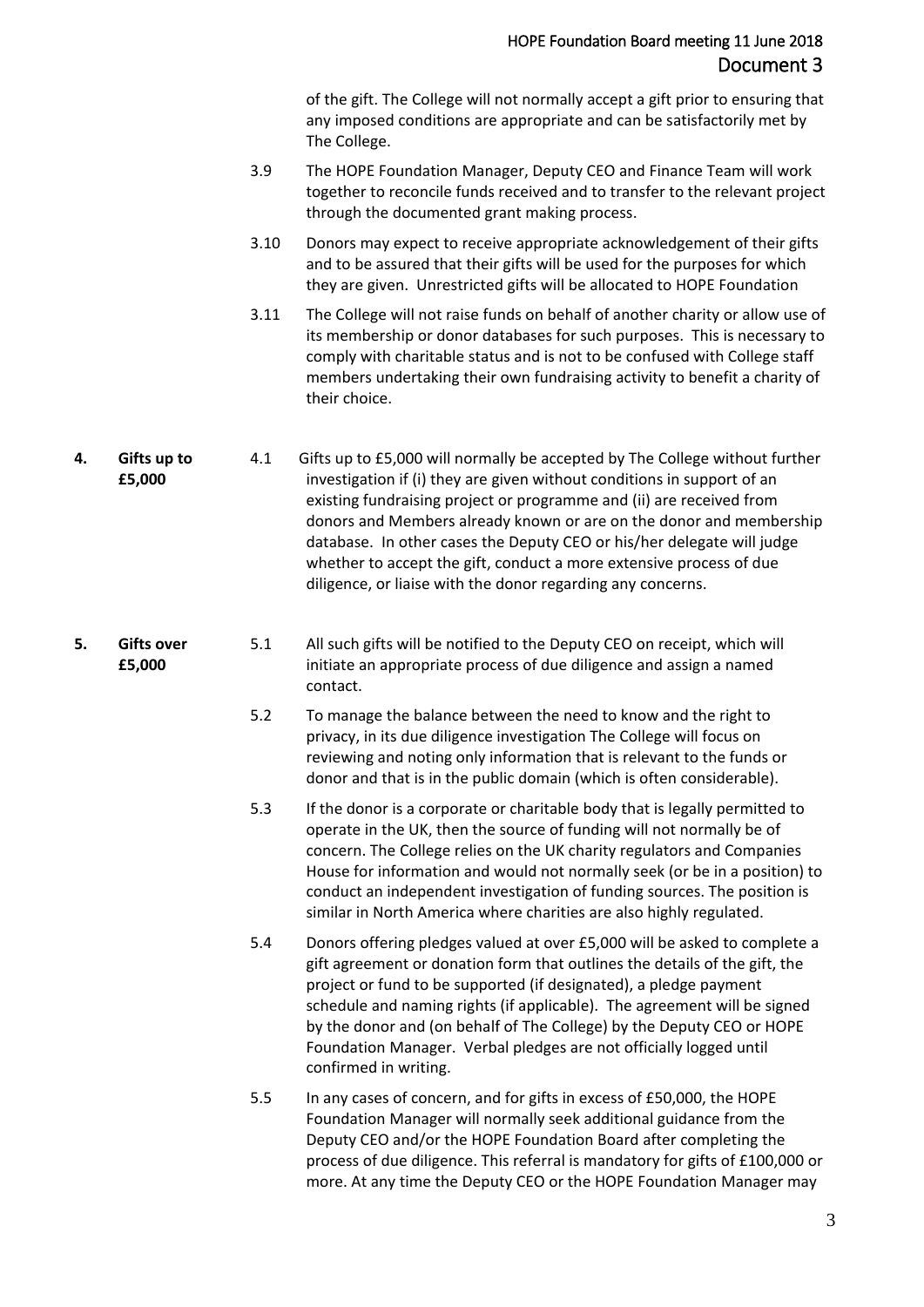seek any other advice that will enable a decision regarding the acceptance of the gift and its conditions.

- **6. Return of Gifts** 6.1 Gifts made to The College will not normally be returned.
	- 6.2 In cases where a gift with agreed restrictions has been received by The College in good faith but where circumstances have changed so that the original purposes of the gift cannot be fulfilled in whole or in part, then The College will normally seek to use the funds in a way that closely corresponds to the original objectives of the donor, consulting the donor or the donor's representative wherever possible, and referring the case to OSCR where required.
	- 6.3 Gifts that are paid in error by the donor's bank, and bank overpayments will be refunded to the donor.
- **7. Gifts of Non-Monetary Assets and Legacies** 7.1 Legacies/Bequests – The College can accept legacies and bequests made by individuals in their wills, where either all or part of their estate is set aside for the Royal College of Physicians and Surgeons of Glasgow or one of its named funds (see Appendix). The College will work closely with executors (or donors, during their lifetime if possible) to establish the terms on which any such gifts, and any income deriving from such gifts are held.
	- 7.2 Shares, Real Estate, Articles of Value The College can accept transfers of shares or an outright gift of an unencumbered property or other items of financial value. Any legal expenses, valuation costs or transport charges pertaining to the transfer of such items to The College will normally be the responsibility of the donor or executor. Unless otherwise agreed with the donor, The College reserves the right to dispose of shares or property at a time to be decided by The College. Articles of historic value or collections are accepted the conditions outlined in The College policy on the accession of Heritage items.
	- 7.3 The College wishes to ensure that gifts which it receives can be used in a manner that is both appropriate within the context of The College (its priorities as outlined in its strategic plan) and reflects the objectives of the donor.
	- 7.4 When an in-kind payment is made by another institution to enable an exchange of learning (eg flights and accommodation expenses for speakers representing The College), The College will ensure that the end outcome is of relevance and benefit to The College and its Members. This will be assessed on a case by case basis through the practices of relevant departments. To ensure the avoidance of undue influence and in line with this and other College policies, Faculty Committees will be responsible for ensuring the in-kind support is fair, appropriate and is not perceived or actual undue influence nor a conflict of interest.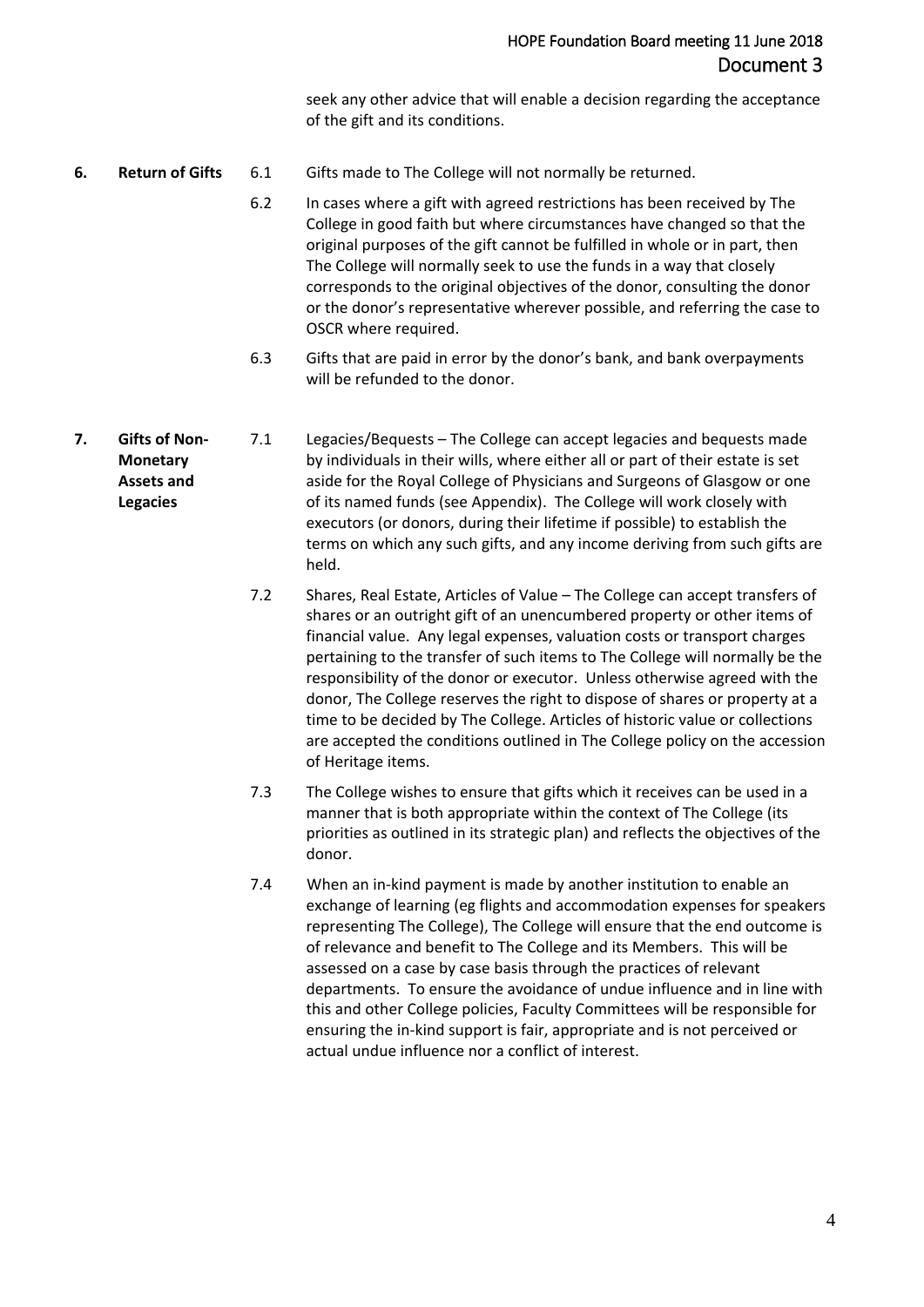### HOPE Foundation Board meeting 11 June 2018 Document 3

- **8. Gifts Offered to Staff and Trustees connected to donor stewardship** 8.1 In many cases staff members have strong relationships with donors, and it is important to encourage the contact between donors and the staff who are leading projects in which donors have an interest. Yet, for the reasons outlined in sections 2.1, 3.2 and 3.3, it is important that the actual administration of gifts and the process of due diligence are conducted within The College by the HOPE Foundation Manager or the Deputy CEO who will work with finance and project teams to coordinate fundraising, facilitate contacts, conduct due diligence and ensure that all gifts are received and recorded in a consistent and appropriate manner.
	- 8.2 Managers should ensure that the Deputy CEO is consulted prior to soliciting gifts or receiving gifts.
- **9. Donor Benefits** 9.1 In addition to expressing its appreciation and keeping donors informed about projects and funds that they support, The College may also offer donors invitations to events or small gifts of appreciation, usually an item of merchandise from The College's own offering. In certain cases 'naming rights' appropriate to the level of the gift are also offered. All benefits afforded to donors under the Gift Aid Scheme, however, must comply with existing HMRC rules and relevant legislation.
- **10. Donor Charter** 10.1 The Royal College of Physicians and Surgeons of Glasgow is committed to its donors and remains dedicated to treating donors and supporters with the highest level of care and respect. To assure these groups of our integrity and accountability, and commitment to the highest professional standards at all times, the following points constitute a charter to our supporters:
	- 10.2 Donors and Prospective donors may expect:
		- To be treated by College staff members, volunteers and other College representatives involved in the solicitation and receipt of gifts in a fair, transparent and honest manner in accordance with all the applicable laws and the professional code of fundraising ethics and good practice.
		- To be informed in all fundraising solicitations of The College name, contact details and charitable status.
		- To be informed whether those seeking gifts are volunteers, employees of The College, legal advisors or contracted consultants.
		- To receive fundraising solicitations and stewardship reports from The College that are truthful, accurately describe the College's philanthropic activities and the intended / actual use of donated funds.
		- To receive prompt responses to questions relating to gifts or any other aspect of the fundraising work.
		- To receive appropriate and timely acknowledgement, recognition and publicity for their gifts unless donors indicate a preference for privacy.
		- To remain anonymous in terms of external donor recognition, if requested (but see 3.7 above).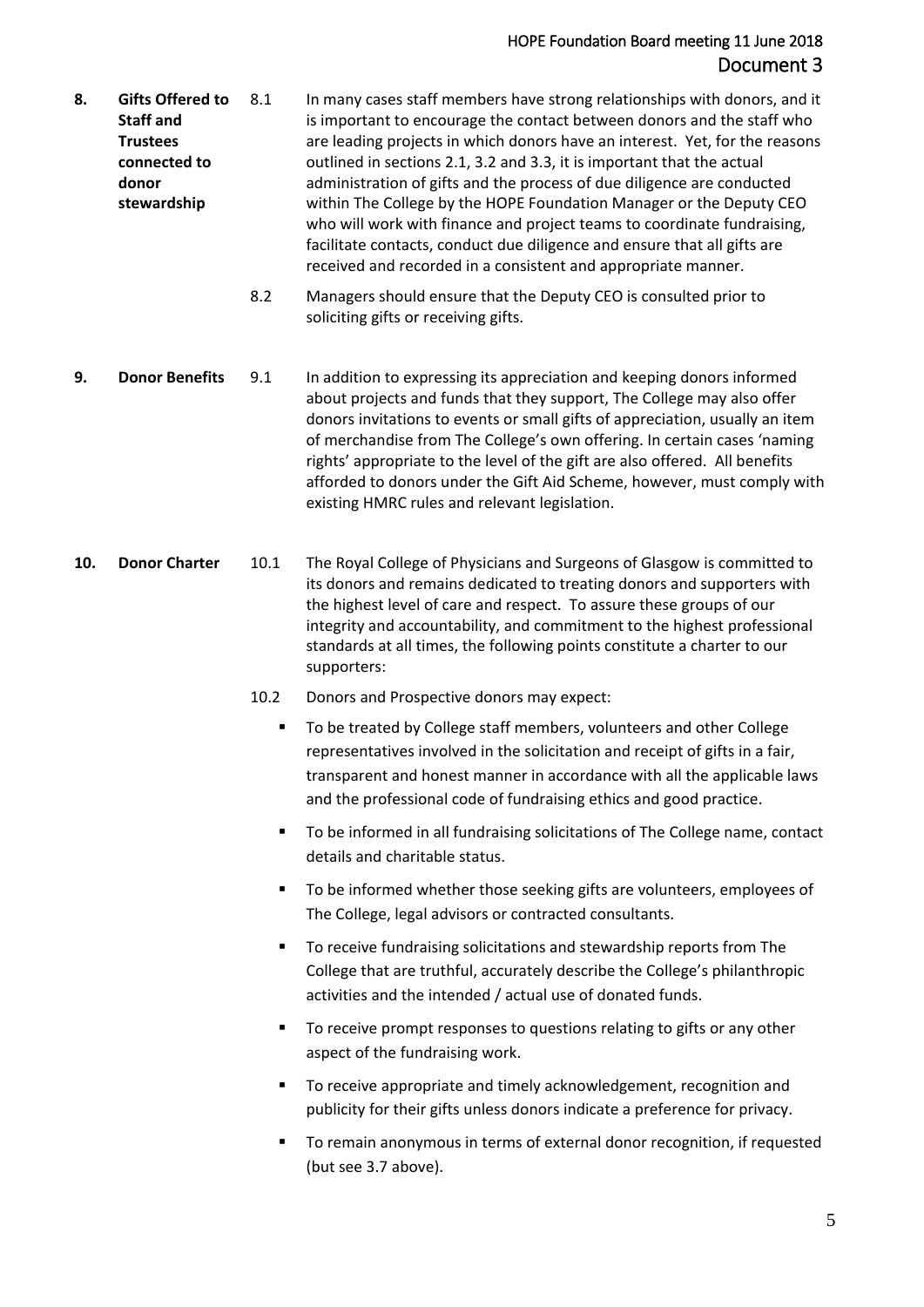- To be assured that donors' rights to privacy and confidentiality will be respected with all donor records being kept securely and in full compliance with the Data Protection Act 1998 and thereafter the General Data Protection Regulation (GDPR). Donors will have the right to see their own record and to challenge its accuracy.
- To be asked in writing for permission to be cited in case studies and other promotional material (including photographs) prior to publication.
- To be consulted, where possible, about alternative uses of a donation if their gift cannot be used for its originally intended purposes.
- To be kept informed of the impact of their philanthropy and The College's evolving needs and priorities. This includes receiving progress reports on supported activities, clear guidelines on how The College awards grants and scholarships from its funds, invitations to attend relevant events to see first-hand the benefits their support brings.
- To have their details removed from The College fundraising databases or to have the number / type of solicitation limited upon request.
- To be assured that The College will not sell or give its donor list to a third party.
- To have access to The College's most recent published financial accounts and be assured that financial affairs are conducted in a responsible manner, consistent with the obligations of stewardship and legal requirements of the Office of the Scottish Charity Regulator.
- **11. Complaints Procedure** 11.1 The Royal College of Physicians and Surgeons of Glasgow will seek the opportunity to set right anything a donor feels has been done wrongly and will do its utmost to discuss and resolve such issues. In the first instance any complaints should be raised with the Deputy CEO for investigation. If a donor remains dissatisfied with the initial response, then the complaint will be addressed in accordance with The College's relevant complaints procedure to elevate the issue to The College CEO and/or President for resolution.